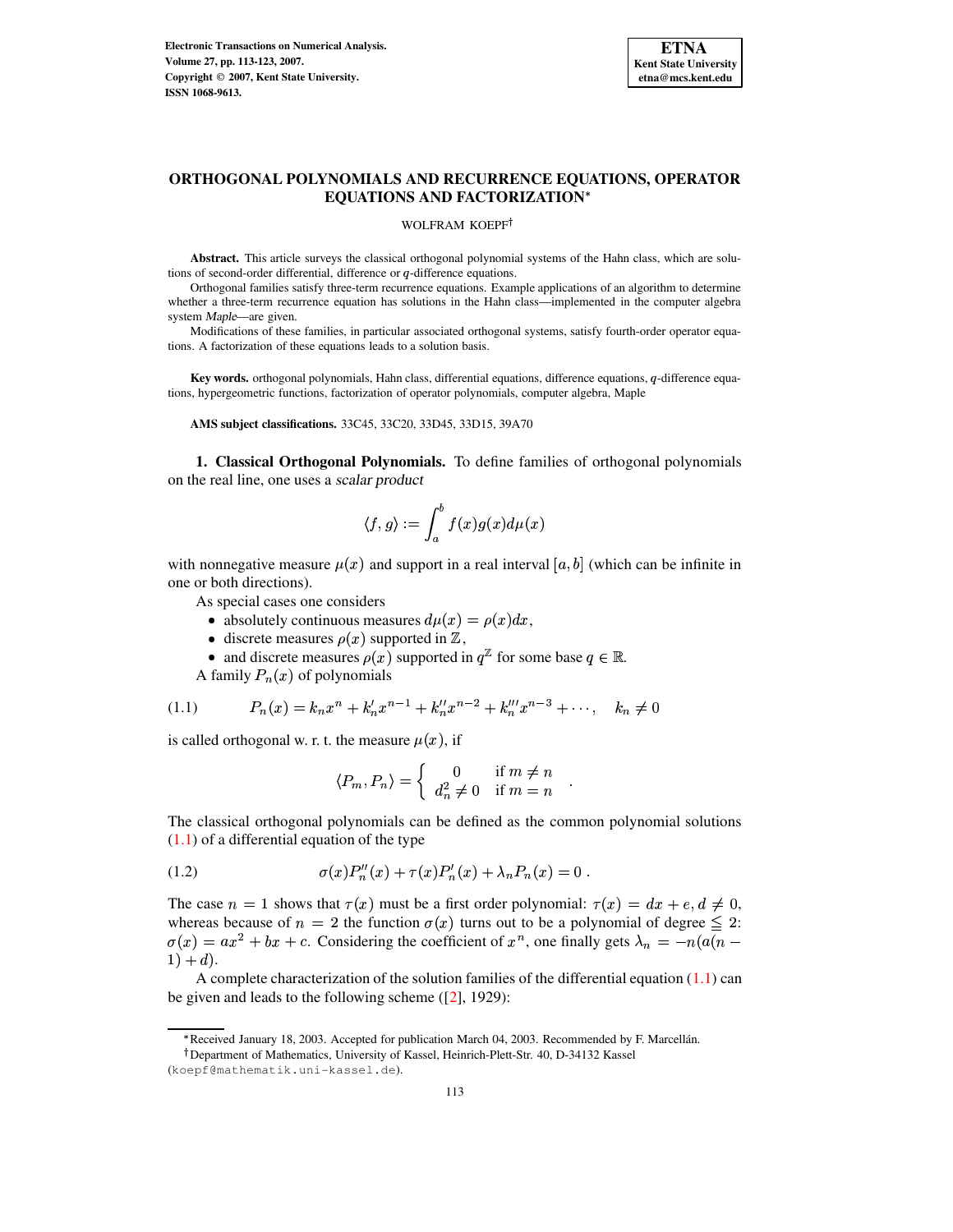| $\sigma(x)=0$         | powers $x^n$               |
|-----------------------|----------------------------|
| $\sigma(x)=1$         | Hermite polynomials        |
| $\sigma(x)=x$         | Laguerre polynomials       |
| $\sigma(x) = x^2$     | powers, Bessel polynomials |
| $\sigma(x) = x^2 - 1$ | Jacobi polynomials         |

All other solutions of  $(1.1)$  are translations of the above systems.<sup>[1](#page-1-0)</sup> It turns out that—besides the powers—all these polynomial systems are orthogonal. However, the weight function of the Bessel polynomials is not defined in a real interval but in the complex plane. However, in both the Jacobi and Bessel case, for specific values of the parameters finite real orthogonal families arise [\[1,](#page-10-1) [13,](#page-10-2) [15,](#page-10-3) [20\]](#page-10-4).

The weight function  $\rho(x)$  corresponding to the system satisfies Pearson's differential equation

$$
\frac{d}{dx}\Big(\sigma(x)\rho(x)\Big)=\tau(x)\rho(x)
$$

from which it follows that

$$
\rho(x) = \frac{C}{\sigma(x)} e^{\int \frac{\tau(x)}{\sigma(x)} dx}.
$$

Further details can be found in [\[17\]](#page-10-5).

**2. Classical Discrete Families.** The classical discrete orthogonal polynomials can be defined as the polynomial solutions of the difference equation

<span id="page-1-1"></span>(2.1) 
$$
\sigma(x)\Delta \nabla P_n(x) + \tau(x)\Delta P_n(x) + \lambda_n P_n(x) = 0,
$$

where  $\Delta f(x) = f(x+1) - f(x)$  and  $\nabla f(x) = f(x) - f(x-1)$  denote the forward and backward difference operators, respectively.

Again, from [\(2.1\)](#page-1-1) it follows that  $\tau(x) = dx + e, d \neq 0$  (using  $n = 1$ ) and  $\sigma(x) =$  $a x^2 + b x + c$  (using  $n = 2$ ). The coefficient of  $x^n$  yields also  $\lambda_n = -n(a(n-1) + d)$ .

The classical discrete systems can be classified according to the scheme ([\[11\]](#page-10-6)–[\[12\]](#page-10-7), 1962, [\[18\]](#page-10-8), 1991):

| $\sigma(x)=0$   | falling factorials $x^n = x(x - 1) \cdots (x - n + 1)$        |
|-----------------|---------------------------------------------------------------|
| $\sigma(x)=1$   | translated Charlier polynomials                               |
| $\sigma(x) = x$ | falling factorials, Charlier, Meixner, Krawtchouk polynomials |
|                 | $deg(\sigma(x), x) = 2$   Hahn polynomials                    |

Again, all these families—besides the falling factorials—form orthogonal polynomial families.

The weight function  $\rho(x)$  corresponding to the system satisfies Pearson's difference equation

$$
\Delta\Big(\sigma(x)\rho(x)\Big)=\tau(x)\rho(x)
$$

from which it follows that

$$
\frac{\rho(x+1)}{\rho(x)} = \frac{\sigma(x) + \tau(x)}{\sigma(x+1)}.
$$

<span id="page-1-0"></span><sup>&</sup>lt;sup>1</sup>If  $\sigma(x)$  is constant, one gets translated Hermite polynomials, if  $\sigma(x)$  has degree 1, then translated Laguerre polynomials result, and if the degree of  $\sigma(x)$  is 2, then Jacobi polynomials or Bessel polynomials follow depending on whether or not  $\sigma(x)$  has two different zeros (giving the interval bounds a and b if they are real) or one double zero.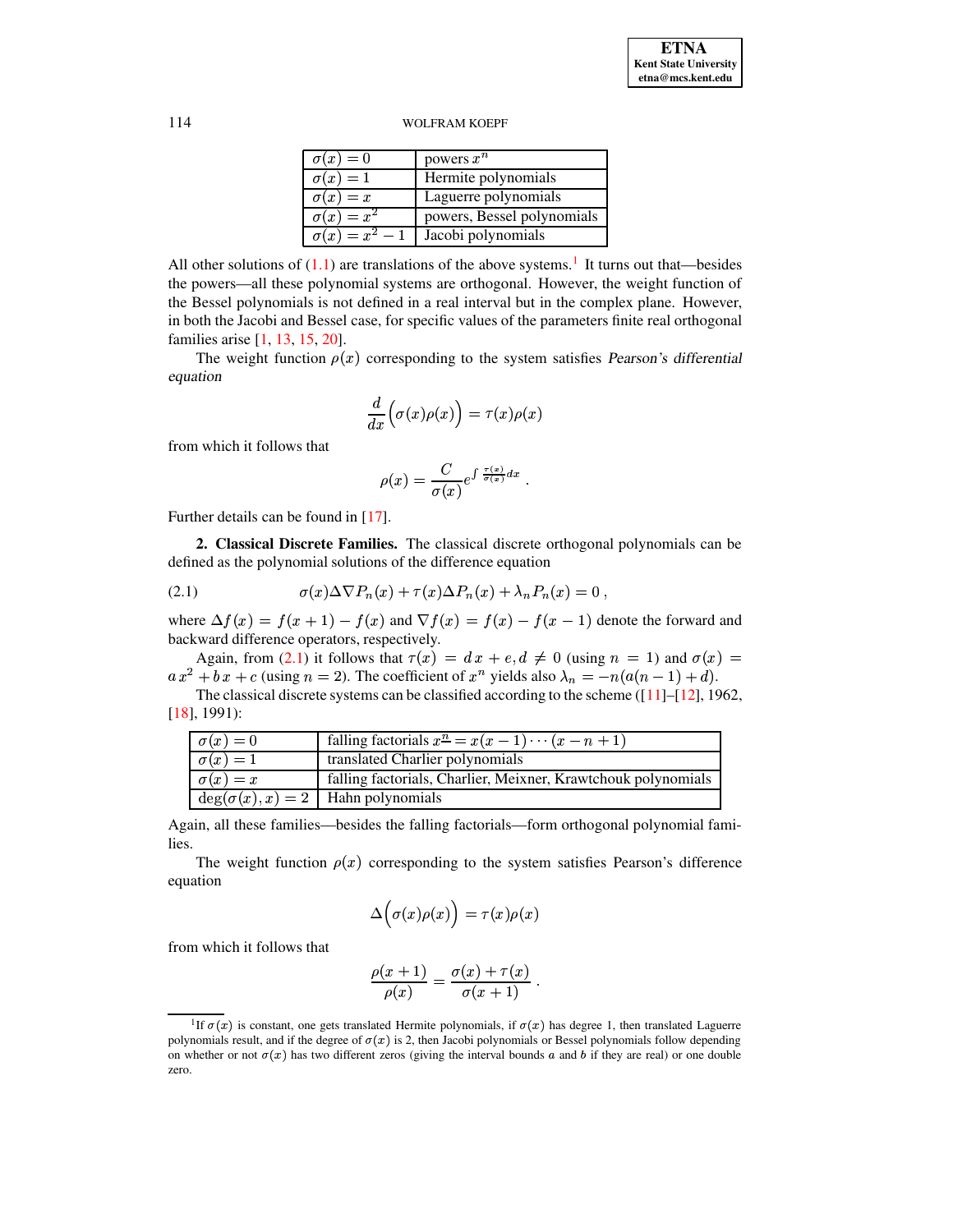#### ORTHOGONAL POLYNOMIALS, RECURRENCE EQUATIONS AND FACTORIZATION 115

## 3. Hypergeometric Functions. The power series

$$
{}_pF_q\left(\begin{array}{c} a_1,\ldots,a_p \\ b_1,\ldots,b_q \end{array}\bigg|z\right)=\sum_{k=0}^\infty A_k\,z^k\;,
$$

whose coefficients  $\alpha_k = A_k z^k$  have rational term ratio

$$
\frac{\alpha_{k+1}}{\alpha_k} = \frac{A_{k+1} z^{k+1}}{A_k z^k} = \frac{(k+a_1) \cdots (k+a_p)}{(k+b_1) \cdots (k+b_q)} \frac{z}{(k+1)}
$$

is called the generalized hypergeometric function. The summand  $\alpha_k = A_k z^k$  is called a hypergeometric term w. r. t.  $k$ .

Hence, because of

$$
\frac{\rho(x+1)}{\rho(x)} = \frac{\sigma(x) + \tau(x)}{\sigma(x+1)},
$$

and since  $\sigma(x)$  and  $\tau(x)$  are polynomials, the weight functions  $\rho(x)$  of the classical discrete orthogonal polynomials form hypergeometric terms w. r. t. the variable  $x$ .

For the coefficients of the generalized hypergeometric function one obtains the formula

$$
{}_{p}F_{q}\left(\begin{array}{c} a_{1},\ldots,a_{p} \\ b_{1},\ldots,b_{q} \end{array} \bigg| z\right) = \sum_{k=0}^{\infty} \frac{(a_{1})_{k}\cdots(a_{p})_{k}}{(b_{1})_{k}\cdots(b_{q})_{k}} \frac{z^{k}}{k!},
$$

where  $(a)_k = a(a + 1) \cdots (a + k - 1)$  denotes the Pochhammer symbol or shifted factorial. Simple examples of hypergeometric functions are the exponential function

$$
e^z = \ _{0}F_{0}(z) \ ,
$$

the sine function

$$
\sin z = z \cdot {}_0F_1\left(\begin{array}{c} -\\3/2 \end{array}\bigg| -\frac{z^2}{4}\right)
$$

as well as  $cos(z)$ ,  $arcsin(z)$ ,  $arctan(z)$ ,  $ln(1 + z)$ ,  $erf(z)$ ,  $L_n^{(\alpha)}(z)$ , ..., but for example not  $tan(z)$ .

From the difference equation, one can determine a hypergeometric representation; see  $[9, 1]$ 18]. As an example, the Hahn polynomials are given by  $y^2$ 

$$
Q_n(x; \alpha, \beta, N) = {}_3F_2 \left( \begin{array}{c} -n, -x, n+1+\alpha+\beta \\ \alpha+1, -N \end{array} \bigg| 1 \right).
$$

4. q-Orthogonal Polynomials. To define orthogonal polynomials on the lattice  $q^{\mathbb{Z}}$ , we need some more notation.

The operator  $([6], 1949)$ 

$$
D_q f(x) = \frac{f(x) - f(qx)}{(1 - q)x}
$$

<span id="page-2-0"></span><sup>&</sup>lt;sup>2</sup>In the Russian literature the parameters  $\alpha$  and  $\beta$  are interchanged, N is replaced by N – 1, and the standardization is different; see  $[18, p. 54]$ . The given definition is the one of the American school; see [7].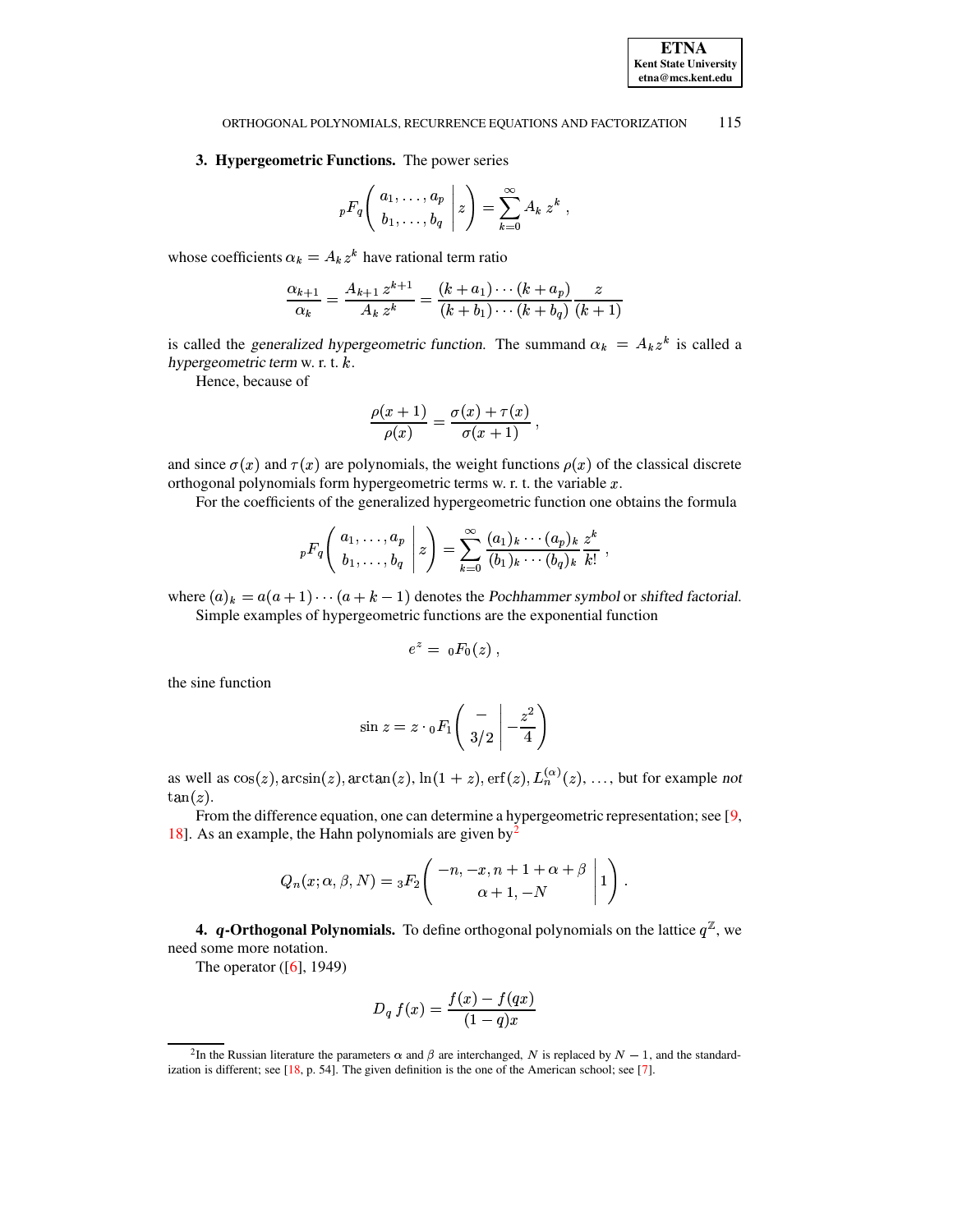is called Hahn's  $q$ -difference operator, and the  $q$ -brackets are defined by

$$
[k]_q = \frac{1-q^k}{1-q} = 1+q+\cdots+q^{k-1}.
$$

Since

$$
\lim_{q \to 1} D_q f(x) = f'(x),
$$

by de l'Hospital's rule, the limit  $q \to 1$  yields the continuous case. The q-brackets are the q-equivalent of the term  $k$  since

$$
\lim_{q \to 1} [k]_q = k.
$$

The q-orthogonal polynomials of the Hahn class can be defined as the polynomial solutions of the  $q$ -difference equation

$$
\sigma(x)D_q D_{1/q} P_n(x) + \tau(x)D_q P_n(x) + \lambda_n P_n(x) = 0
$$

Analogously to the classical case, one gets  $\tau(x) = dx + e, d \neq 0, \sigma(x) = ax^2 + bx + c$  and  $\lambda_n = -a[n]_{1/q}[n-1]_q - d[n]_q.$ 

The classical q-systems can be classified according to the scheme  $(19)$ ,  $1993)^3$ 

| $\sigma(x)=0$ | powers and <i>q</i> -Pochhammer symbols $(5.1)$                        |
|---------------|------------------------------------------------------------------------|
| $\sigma(x)=1$ | discrete $q$ -Hermite II polynomials                                   |
| $\sigma(x)=x$ | $q$ -Charlier-, $q$ -Laguerre-, $q$ -Meixner polynomials               |
|               | $deg(\sigma(x), x) = 2$   q-Hahn polynomials, Big q-Jacobi polynomials |

The weight function  $\rho(x)$  corresponding to the system satisfies the q-Pearson difference equation

$$
D_q\Big(\sigma(x)\rho(x)\Big)=\tau(x)\rho(x)\;.
$$

Hence we have

$$
\frac{\rho(qx)}{\rho(x)} = \frac{\sigma(x) + (q-1)x\tau(x)}{\sigma(qx)}
$$

**5. Basic Hypergeometric Series.** Instead of considering series whose coefficients  $A_k$ have rational term ratio  $A_{k+1}/A_k \in \mathbb{C}(k)$ , we can also consider such series whose coefficients  $A_k$  have term ratio  $A_{k+1}/A_k \in \mathbb{C}(q^k)$  w. r. t. some base  $q \in \mathbb{R}$ .

This leads to the  $q$ -hypergeometric (or basic hypergeometric) series

$$
r\varphi_s\left(\begin{array}{c}a_1,\ldots,a_r\\b_1,\ldots,b_s\end{array}\bigg|\,q\,;\,x\right)=\sum_{k=0}^\infty A_k\,x^k.
$$

Now the coefficients—that are called  $q$ -hypergeometric terms—are given by the formula

$$
A_k = \frac{(a_1;q)_k \cdots (a_r;q)_k}{(b_1;q)_k \cdots (b_s;q)_k} \frac{x^k}{(q;q)_k} ((-1)^k q^{\binom{k}{2}})^{1+s-r} ,
$$

116

<span id="page-3-0"></span><sup>&</sup>lt;sup>3</sup>Historically many more systems were introduced that fit in this list. A complete classification that boils down to essentially seven different types can be found in  $[14]$ , see also  $[16]$ .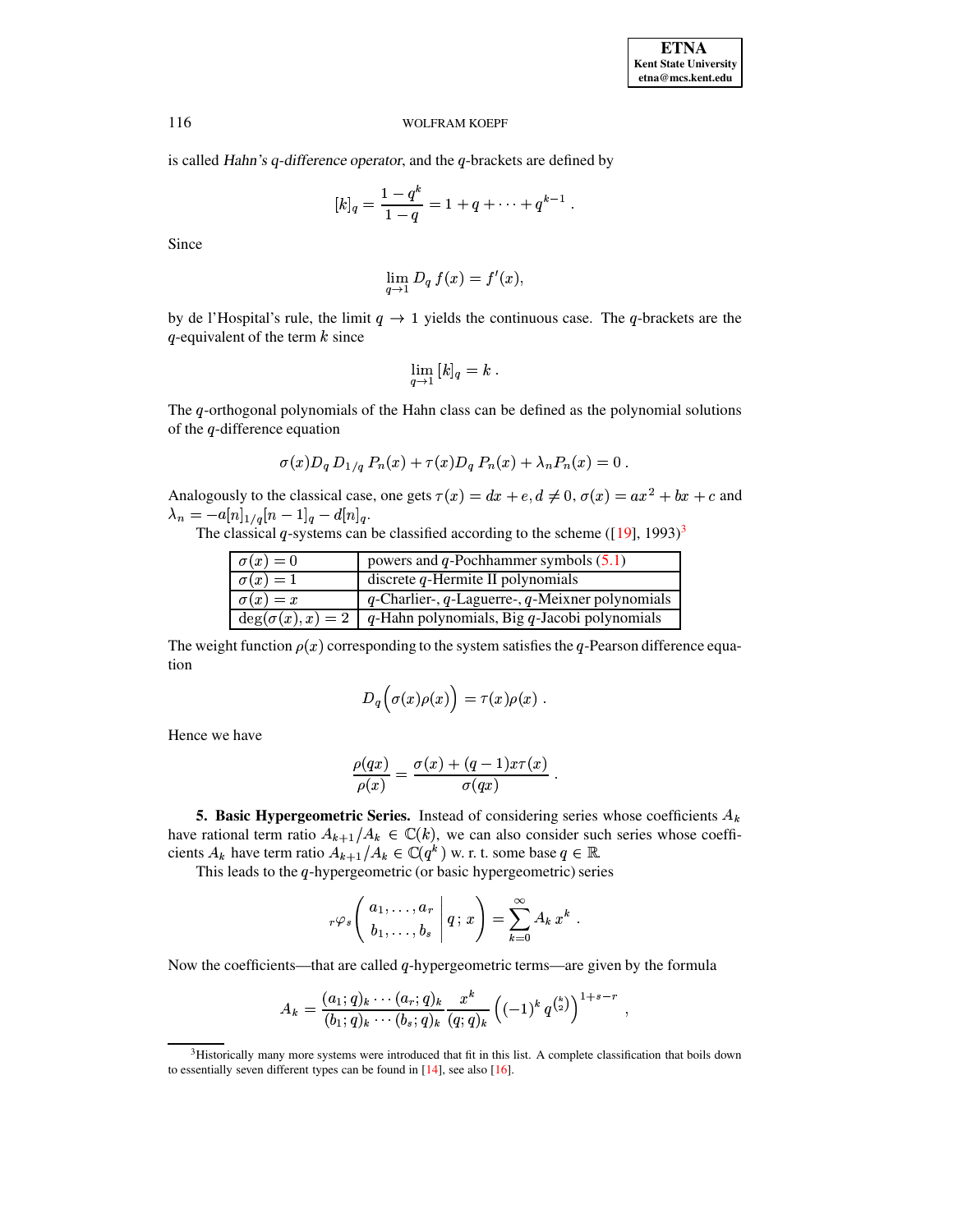#### <span id="page-4-0"></span>ORTHOGONAL POLYNOMIALS, RECURRENCE EQUATIONS AND FACTORIZATION 117

where

(5.1) 
$$
(a;q)_k = \prod_{j=0}^{k-1} (1 - aq^j)
$$

denotes the  $q$ -Pochhammer symbol. Since

$$
\frac{\rho(qx)}{\rho(x)} = \frac{\sigma(x) + (q-1)x\tau(x)}{\sigma(qx)}
$$

is rational, the weight  $\rho(x)$  of a q-orthogonal system of the Hahn tableau is a q-hypergeometric term w. r. t.  $x = q^k$ .

Classical orthogonal systems have (generally several)  $q$ -hypergeometric equivalents. For example, the Big  $q$ -Jacobi polynomials are  $q$ -equivalents of the Jacobi polynomials and are given by

$$
P_n(x;a,b,c;q) = {}_3\varphi_2\left(\left.\begin{matrix}q^{-n},a,b,q^{n+1},x\\aq,cq\end{matrix}\;\right|q\,;\,q\right)\,.
$$

The families of the Hahn class that we considered in this article—with absolutely continuous, arithmetically discrete and geometrically discrete weights—can be generated by suitable limit procedures from the Big  $q$ -Jacobi polynomials.

6. Computing the Difference Equation from a Recurrence Equation. From the differential or  $(q)$ -difference equation one can determine the three-term recurrence equation for  $P_n(x)$  in terms of the coefficients of  $\sigma(x)$  and  $\tau(x)$ . Using a computer algebra system like Maple one can easily compute how the three-term recurrence equation corresponding to a given system can be expressed by the five parameters  $a, b, c, d$  and  $e$ .

As an example case, we consider the discrete situation. This defines the forward and backward difference operators

> Delta:= $(f,x)$  ->subs(x=x+1, f)-f:

>  $nabla:=(f,x) \to f-subs(x=x-1,f)$ :

We consider the three highest coefficients of the orthogonal polynomial

$$
p:=k[n]*x^*n+kprime[n]*x^*(n-1)+kprime[me[1]*x^*(n-2);
$$

$$
p := k_n x^n + k \text{prime}_n x^{(n-1)} + k \text{prime}_n x^{(n-2)}
$$

and we define the polynomials  $\sigma(x)$  and  $\tau(x)$  with symbolically given coefficients  $a, b, c, d, e$ :

- >  $signa:-a*x^2+b*x+c$ :
- >  $tan:=d*x+e$ :

The polynomial  $P_n(x)$  satisfies the difference equation  $DE = 0$  with:

```
> DE:=\text{sigma*Delta(nabla(p,x),x)+tau*Delta(p,x)+lambda(p,x)+lambda(p,t)}
```
 $DE := (ax^2 + b\,x + c)(k_n(x+1)^n + kprime_n(x+1)^{(n-1)} + kprime_n(x+1)^{(n-2)}$  $-2 k_n x^n - 2 kprime_n x^{(n-1)} - 2 kprime_j x^{(n-2)} + k_n (x-1)^n$ + kprime<sub>n</sub> $(x - 1)^{(n-1)}$  + kprimeprime<sub>n</sub> $(x - 1)^{(n-2)}$  +  $(dx + e)(k_n (x + 1)^n)$ +  $kprime_n(x+1)^{(n-1)}$  +  $kprime_n(x+1)^{(n-2)}$  -  $k_n x^n$  -  $kprime_n x^{(n-1)}$  $-\ kprime n^{m} = n^{(n-2)} + \lambda_n (k_n x^n + k \text{prime}_n x^{(n-1)} + k \text{prime}_n x^{(n-2)})$ We replace the powers  $(x + 1)^n$  and  $(x - 1)^n$  by the binomial theorem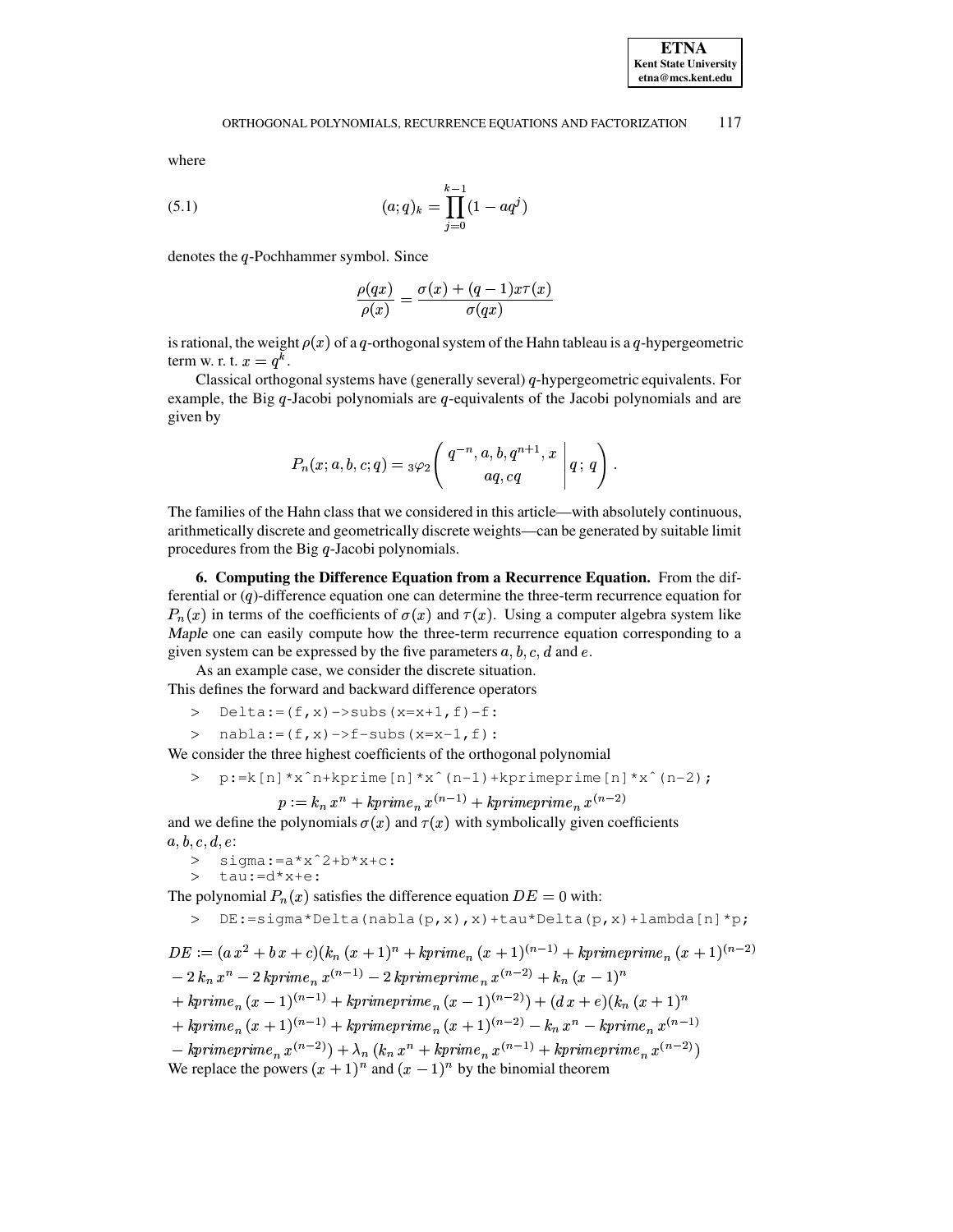```
> DE:=subs(
      \{(x+1)^n - x^n + n*x^n(n-1) + n*(n-1)/2*x^n(n-2)\}\{(x+1) n=x \in n+n*x \in (n-1)+n \in (n-1)/2 \in \mathbb{Z} \} (n -1) n \in (n-1) = subs (n=n-1, x \in n+n*x \in (n-1)+n*(n-1)/2*x \in (n-2)),
> (x+1)^{n+1} (n-2) = x^2 (n+1)^{n+1} (n-1) + n^2 (n-1) + n^3 (n-1) / 2^2 x^2 (n-2)<br>
> (x-1)^{n} = x^2 n - n^2 x^2 (n-1) + n^2 (n-1) / 2^2 x^2 (n-2)(x-1) (n-1) = subs (n=n-1, x^n-n*x^2(n-1)+n*(n-1)/2*x^2(n-2)),<br>(x-1) (n-2) = subs (n=n-2, x^2-n-n*x^2(n-1)+n*(n-1)/2*x^2(n-2)),\simDE) :
```
and collect coefficients:

 $\geq$  de:=collect(simplify(DE/x<sup>^</sup>(n-4)), x);  $de := (a k_n n^2 + d k_n n - a k_n n + \lambda_n k_n) x^4 + (a kprime_n n^2 + b k_n n^2 + \lambda_n kprime_n)$  $+ 2 \ a \ kprime = n - b \ k_{n} \ n + e \ k_{n} \ n + \frac{1}{2} \ d \ k_{n} \ n^{2} - d \ kprime = n - 3 \ a \ kprime = n - \frac{1}{2} \ d \ k_{n} \ n$  $a + d$  kprime<sub>n</sub> n)  $x^3 + (d$  kprimeprime<sub>n</sub>  $n + d$  kprime<sub>n</sub> + a kprimeprime<sub>n</sub>  $n^2 - \frac{1}{2}e k_n n$  $k = e$  kprime<sub>n</sub> + 6 a kprimeprime<sub>n</sub> + b kprime<sub>n</sub> n<sup>2</sup> - 3 b kprime<sub>n</sub> n +  $\frac{1}{2}e$  k<sub>n</sub> n<sup>2</sup>  $+ c k_n n^2 - c k_n n - 2 d kprimeime prime_n - 5 a kprimeprime_n n + e kprime_n n$  $+\frac{1}{2}d\,kprime_n\,n^2-\frac{3}{2}\,d\,kprime_n\,n+\lambda_n\,kprime_n\,m=\,n+2\,b\,kprime_n\,x^2+\left(\frac{1}{2}\right)$  $6 b kprime prime prime_n + 2 c kprime_n - 3 c kprime_n n + 3 d kprime prime prime_n$  $a_1 + e$  kprimeprime<sub>n</sub>  $n - \frac{5}{2}$ d kprimeprime<sub>n</sub>  $n - 2e$  kprimeprime<sub>n</sub>  $a + \frac{1}{2}e$  kprime<sub>n</sub>  $n^2$  $+ \; c \; kprime_n \, n^2 + b \; kprime n \; e_n \, n^2 - 5 \; b \; kprime n \; e_n \, n + e \; kprime_n$  $-\frac{3}{2}e\ kprime nime_n\ n+\frac{1}{2}d\ kprime nimeprime_n\ n^2)x+6\ c\ kprime nimeprime_n+3\ e\ kprime nimeprime_n$ + c kprimeprime<sub>n</sub>  $n^2-5$  c kprimeprime<sub>n</sub>  $n+\frac{1}{2}$  e kprimeprime<sub>n</sub>  $n^2$  $-\frac{5}{2}$ e kprimeprime<sub>n</sub> n

Equating the highest coefficient gives the already mentioned identity for  $\lambda_n$ :

> rule1:=lambda[n]=solve(coeff(de,x,4),lambda[n]);  
\nrule1:= 
$$
\lambda_n = -n(d-a + an)
$$

This result can be substituted into the differential equation:

> de:=expand(subs(rule1,de)):

Equating the second highest coefficient gives  $k'_n$  as rational multiple of  $k_n$ 

$$
\text{rule2:=kprime[n]=solve (coeff (de, x, 3), kprime[n]);}
$$
\n
$$
rule2 := kprime_n = \frac{1}{2} \frac{k_n n (dn - 2b + 2bn - d + 2e)}{d - 2a + 2an}
$$

and equating the third highest coefficient gives  $k_n^{\prime\prime}$  as rational multiple of  $k_n$ .<sup>4</sup>

- rule3:=kprimeprime[n]=solve(coeff(subs(rule2,de),x,2),
- > kprimeprime[n]);

118

<span id="page-5-0"></span><sup>&</sup>lt;sup>4</sup>Of course, taking into consideration the fourth highest coefficients yields  $k_n^{\prime\prime\prime}$  as rational multiple of  $k_n$ , and so forth.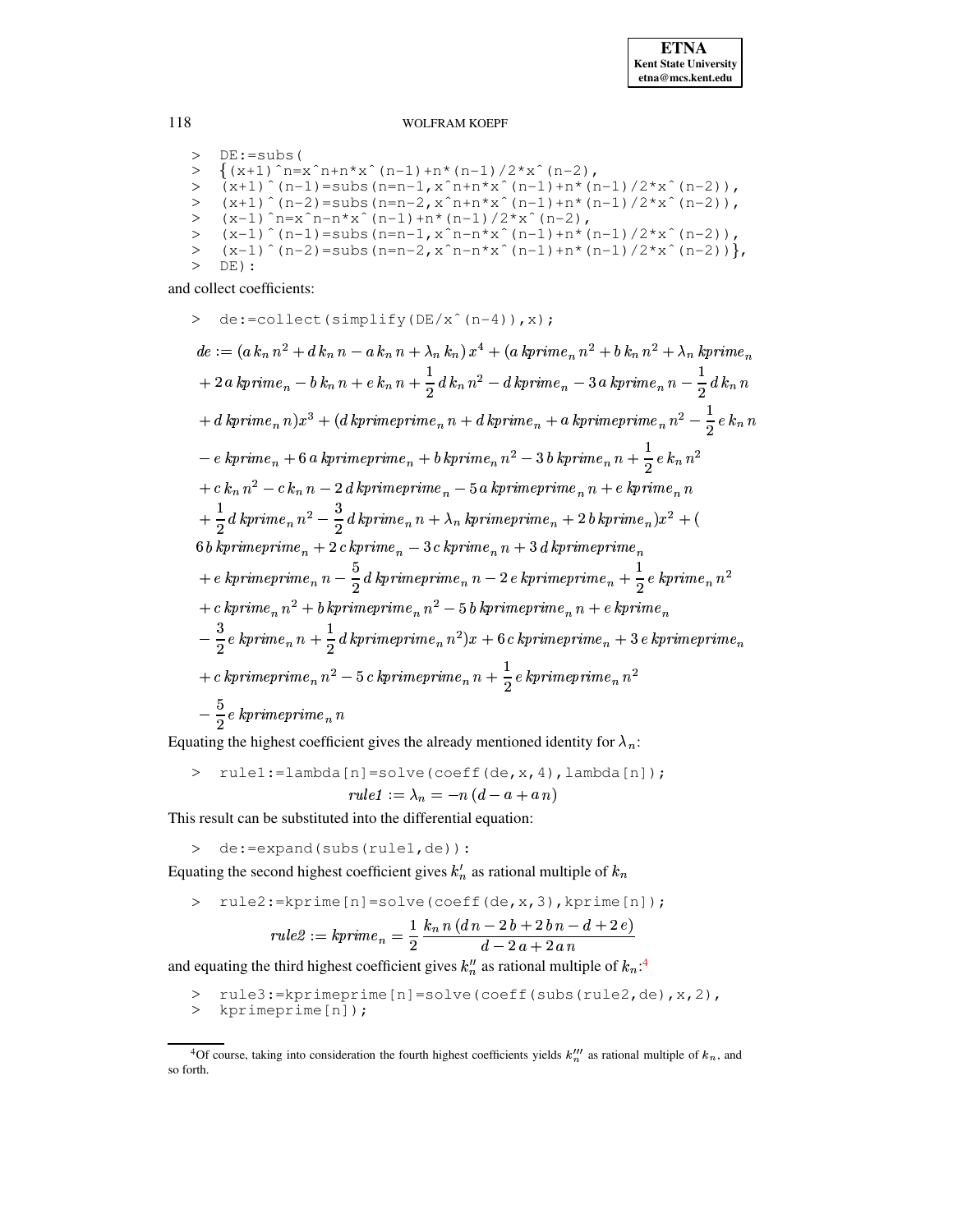**ETNA Kent State University**  $etna@mcs. kent.edu$ 

#### 119 ORTHOGONAL POLYNOMIALS, RECURRENCE EQUATIONS AND FACTORIZATION

rule3 := kprime
$$
rule3 := kprime2 men = \frac{1}{8}kn n(-8 dn e - 16 dn2 b + 4 bn3 d + 20 dn b + 4 e n2 d
$$
  
+ 8 cn<sup>2</sup> a + 8 e n<sup>2</sup> b - 20 e n b + 4 c n d - 16 c n a + 4 e n<sup>2</sup> a - 8 e n a - 4 d<sup>2</sup> n<sup>2</sup>  
+ 5 d<sup>2</sup> n + 4 e<sup>2</sup> n + 20 b<sup>2</sup> n - 8 b<sup>2</sup> + 12 b e - 8 b d + 8 c a - 4 c d + 4 e a + 4 e d  
- 16 b<sup>2</sup> n<sup>2</sup> - 2 d<sup>2</sup> - 4 e<sup>2</sup> + 4 b<sup>2</sup> n<sup>3</sup> + d<sup>2</sup> n<sup>3</sup>)/((-2 a + 2 a n + d) (2 a n - 3 a + d))

We consider the monic case, hence

$$
>\quad k[n]:=1;
$$

$$
k_n:=1
$$

and therefore

> rule2;

$$
kprime_n = \frac{n(dn - 2b + 2bn - d + 2e)}{2(d - 2a + 2an)}
$$

> rule3;

$$
kprime_n = n(d^2 n^3 - 16 b^2 n^2 + 5 d^2 n + 8 c n^2 a + 4 c n d - 16 c n a + 4 b n^3 d
$$
  
\n
$$
- 16 b n^2 d + 8 b n^2 e + 20 b d n + 4 e n^2 a - 8 e n d - 8 e n a + 4 e n^2 d - 20 e n b
$$
  
\n
$$
- 4 c d + 8 c a + 4 b^2 n^3 - 8 b^2 + 20 b^2 n - 8 b d + 12 b e + 4 e d + 4 e a + 4 e^2 n
$$
  
\n
$$
- 2 d^2 - 4 e^2 - 4 d^2 n^2) / (8 (d - 2 a + 2 a n) (-3 a + d + 2 a n))
$$

Now we would like to find the coefficients  $\beta_n$  and  $\gamma_n$  in the recurrence equation  $RE = 0$ (see  $(7.1)$ ):

 $-(x - \beta_n)(x^n + kprime_n x^{(n-1)} + kprime_n x^{(n-2)})$ 

+  $\gamma_n (x^{(n-1)} + k \text{prime}_{n-1} x^{(n-2)} + k \text{prime}_{n-1} x^{(n-3)})$ We substitute the already known formulas:

- $> RE: = subs($
- 
- > {rule2, subs(n=n+1, rule2), subs(n=n-1, rule2),<br>> rule3, subs(n=n+1, rule3), subs(n=n-1, rule3)}, RE):

and get a highly complicated expansion

> re:=simplify(numer(normal(RE))/x^(n-3)):

Equating the highest coefficient gives  $\beta_n$  as rational function of a, b, c, d, e and n:

> rule4:=beta[n]=  
\n factor (solve (coeff (re, x, 3), beta[n]));  
\n rule4 := 
$$
\beta_n = -\frac{dn^2a + 2bn^2a - dan - 2ban - 2ea + d^2n + 2bdn + ed}{(d - 2a + 2an)(d + 2an)}
$$

and equating the second highest coefficient yields finally  $\gamma_n$  as rational function, too:

- > rule5: = gamma [n] = factor (subs (rule4,
- > solve(coeff(re, x, 2), gamma $[n]$ )));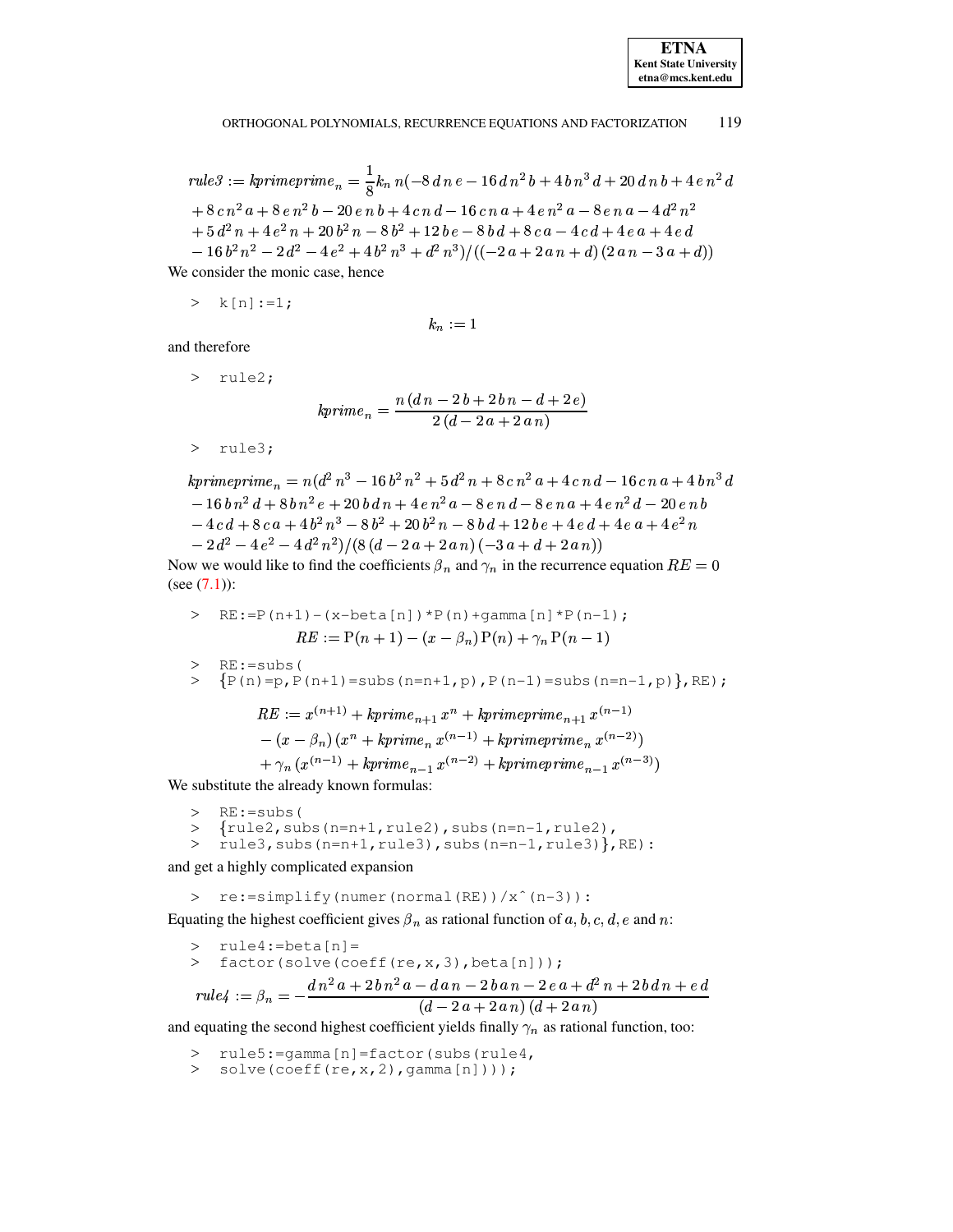$$
rule 5 := \gamma_n = (d + an - 2a)(4be\,d - 8a^2e - 16a^2c + 4ab^2 - d^3 + 4abd + 8a\,e\,d
$$
  
+ 16 ac\,d + 4n\,b^2\,d - 4a\,e^2 + n^2\,a\,d^2 - 2n\,a\,d^2 + a\,d^2 + 4n^2\,a\,b\,d - 16n^2\,a^2\,c  
- 8e\,n^2\,a^2 + 4n^2\,a\,b^2 + 16n\,a^2\,e + 32\,n\,a^2\,c - 8n\,a\,b^2 - 8n\,a\,b\,d - 8n\,a\,e\,d  
- 16n\,a\,c\,d + 4n\,b\,d^2 - 4c\,d^2 - 4b^2\,d - 4b\,d^2 + d^3\,n)n/(4(2\,a\,n - 3a + d)  
(-2\,a + 2\,a\,n + d)^2\,(d - a + 2\,a\,n))

Starting from a given three-term recurrence equation, one can use these identities in the opposite direction to find the corresponding differential or  $(q)$ -difference equation by solving a quadratic system of equations; see  $[10]$ .

**Example 1:** Let the recurrence equation

<span id="page-7-0"></span>(6.1) 
$$
P_{n+2}(x) - (x - n - 1) P_{n+1}(x) + \alpha (n+1)^2 P_n(x) = 0
$$

be given. The computations

- > read "hsum9.mpl"; Package "Hypergeometric Summation", Maple V - Maple 9 Copyright  $1998 - 2004$ , Wolfram Koepf, University of Kassel
- > read "retode.mpl";

Package "REtoDE", Maple  $V$  - Maple 8

Copyright 2002, Wolfram Koepf, University of Kassel

> RE:=P(n+2)-(x-n-1)\*P(n+1)+alpha\*(n+1)^2\*P(n)=0;

$$
RE := P(n + 2) - (x - n - 1) P(n + 1) + \alpha (n + 1)^{2} P(n) = 0
$$

> REtoDE(RE,  $P(n)$ , x);

 $Warning: \; parameters \; have \; the \; values, \; \{a=0, \; e=0, \; b=2 \; c, \; c=c, \; \alpha=\frac{1}{4}, \; d=-4 \, c\}$ 

$$
\left[\frac{1}{2}\left(2x+1\right)\left(\frac{\partial^2}{\partial x^2}P(n, x)\right) - 2x\left(\frac{\partial}{\partial x}P(n, x)\right) + 2n P(n, x) = 0\right]
$$
  

$$
\left[I = \left[\frac{-1}{2}, \infty\right], \rho(x) = 2e^{-2x}\right], \frac{k_{n+1}}{k_n} = 1
$$

> REtodiscreteDE(RE, P(n), x);

Warning: parameters have the values, 
$$
\{a = 0, e = -g d,
$$
  
\n
$$
c = \frac{1}{2} g df + \frac{1}{2} g d + \frac{1}{4} d - \frac{1}{4} f^2 d, b = -\frac{1}{2} f d - \frac{1}{2} d, f = f, d = d, \alpha = \frac{f^2 - 1}{4 f^2}, g = g\}
$$
\n
$$
[\frac{1}{2} \frac{(f - 1 + 2 x f) (\text{Nabla}(P(n, x f + f + g), x + 1) - \text{Nabla}(P(n, x f + g), x))}{f}
$$
\n
$$
-\frac{2 x (P(n, x f + f + g) - P(n, x f + g))}{f + 1} + \frac{2 n P(n, x f + g)}{(f + 1) f} = 0,
$$
\n
$$
[\sigma(x) = \frac{f}{2} - \frac{1}{2} + x - g, \sigma(x) + \tau(x) = \frac{(f - 1)(-2g + 1 + 2x + f)}{2(f + 1)}, \rho(x) = (\frac{f - 1}{f + 1})^x,
$$
\n
$$
\frac{k_{n+1}}{k_n} = \frac{1}{f}]
$$

show that for  $\alpha = 1/4$  translated Laguerre polynomials and for  $\alpha < 1/4$  Meixner and Krawtchouk polynomials are solutions of  $(6.1)$ .<sup>5</sup>

120

<span id="page-7-1"></span><sup>&</sup>lt;sup>5</sup>The parameters f and g that appear in Maple's output correspond to the translation  $x \mapsto fx + g$ .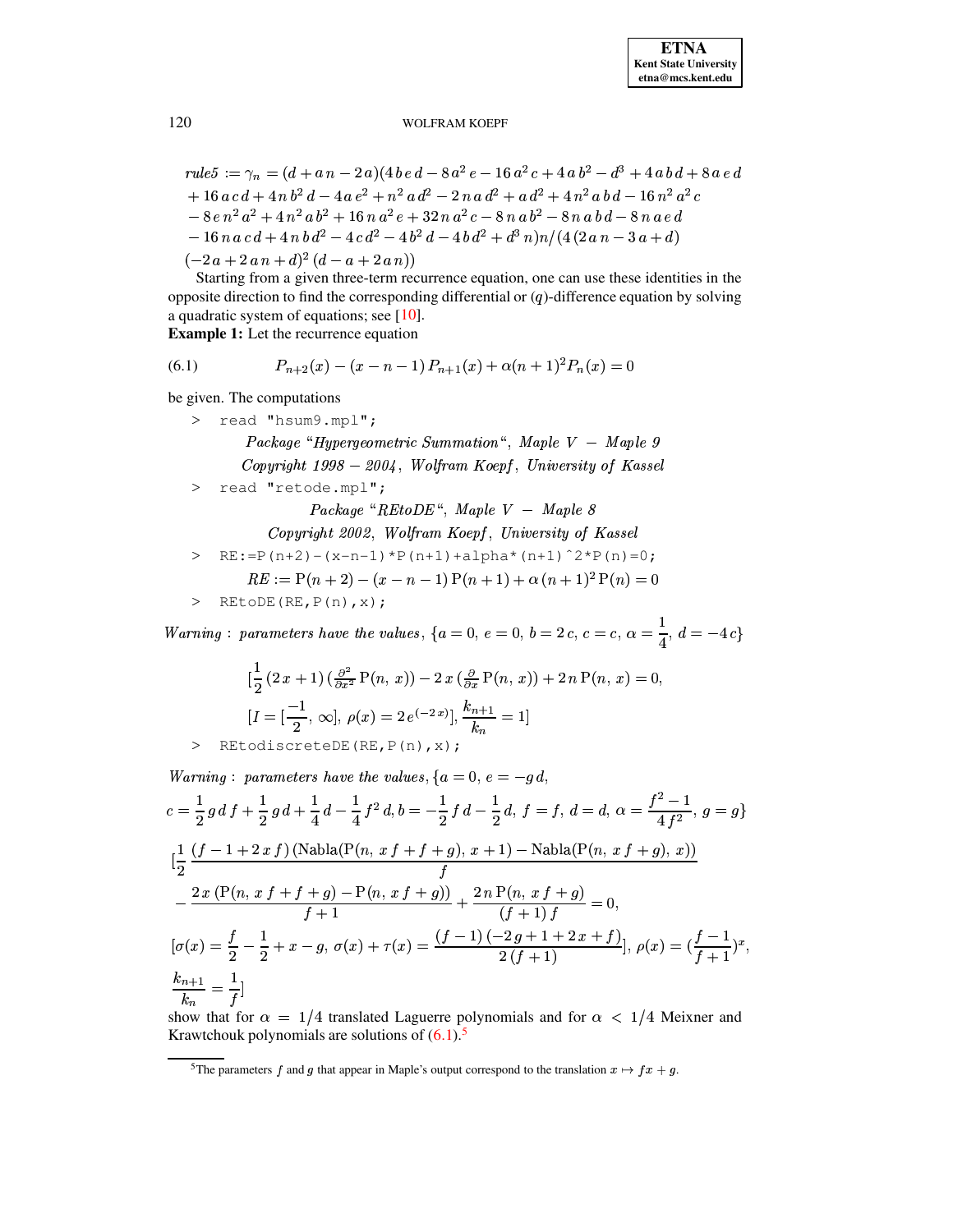## **Example 2:** Let the recurrence equation

<span id="page-8-1"></span>(6.2) 
$$
P_{n+2}(x) - xP_{n+1}(x) + \alpha q^n (q^{n+1} - 1)P_n(x) = 0
$$

be given. The computations

> REtoqDE(RE,  $P(n)$ ,  $q$ ,  $x$ );

Warning : parameters have the values,  ${e = 0, d = d, c = -\alpha dq + \alpha d, a = -dq + d, b = 0}$ 

$$
[(x^{2} + \alpha) Dq(Dq(P(n, x), \frac{1}{q}, x), q, x) - \frac{x Dq(P(n, x), q, x)}{q-1} + \frac{q(-1+q^{n}) P(n, x)}{(q-1)^{2} q^{n}} = 0,
$$
  

$$
\frac{\rho(q x)}{q} - \frac{\alpha}{q} - \frac{k_{n+1}}{q-1}
$$

 $\frac{\overline{P(x)}}{\rho(x)} = \frac{q^2 x^2 + \alpha}{q^2 x^2 + \alpha}, \frac{\overline{k_n}}{k_n} = 1$ <br>show that for every  $\alpha \in \mathbb{R}$  there are q-orthogonal polynomial solutions of (6.2).

# 7. Associated Orthogonal Polynomials. A monic orthogonal system

$$
P_n(x) = x^n + k'_n x^{n-1} + k''_n x^{n-2} + \cdots
$$

satisfies a recurrence equation of the form (see, e. g.,  $[3]$ )

<span id="page-8-0"></span>(7.1) 
$$
P_{n+1}(x) = (x - \beta_n) P_n(x) - \gamma_n P_{n-1}(x).
$$

The polynomials defined by

$$
P_{n+1}^{(r)}(x) = (x - \beta_{n+r}) P_n^{(r)}(x) - \gamma_{n+r} P_{n-1}^{(r)}(x)
$$

called the rth associated orthogonal polynomials, are also orthogonal by Favards Theorem; see  $[3]$ .

It turns out that the associated polynomials can be represented as linear combinations

$$
P_n^{(r)}(x) = \frac{P_{r-1}(x)}{\Gamma_{r-1}} P_{n+r-1}^{(1)}(x) - \frac{P_{r-2}^{(1)}(x)}{\Gamma_{r-1}} P_{n+r}(x)
$$

where  $\Gamma_n = \prod_{k=1}^n \gamma_k$ ; see [4].

As examples, we consider the classical discrete polynomials. Then it turns out that the associated polynomials  $y(x) = P_n^{(r)}(x)$  satisfy a fourth order recurrence equation of the form

$$
R_n^{(r)}y(x) = \sum_{k=0}^4 J_k(x, n) S^k y(x) = \sum_{k=0}^4 J_k(x, n) y(x + k) = 0
$$

with polynomials  $J_k(x, n) \in \mathbb{R}[x, n]$ , where S denotes the shift operator.

8. Factorization of Fourth Order Difference Equations. By linear algebra, one can prove that a certain multiple of the difference operator  $R_n^{(r)}$  can be factorized as product of two difference operators of second order [5]

$$
X(\sigma, \tau, P_{r-1}) R_n^{(r)} = S_n^{(r)} T_n^{(r)}
$$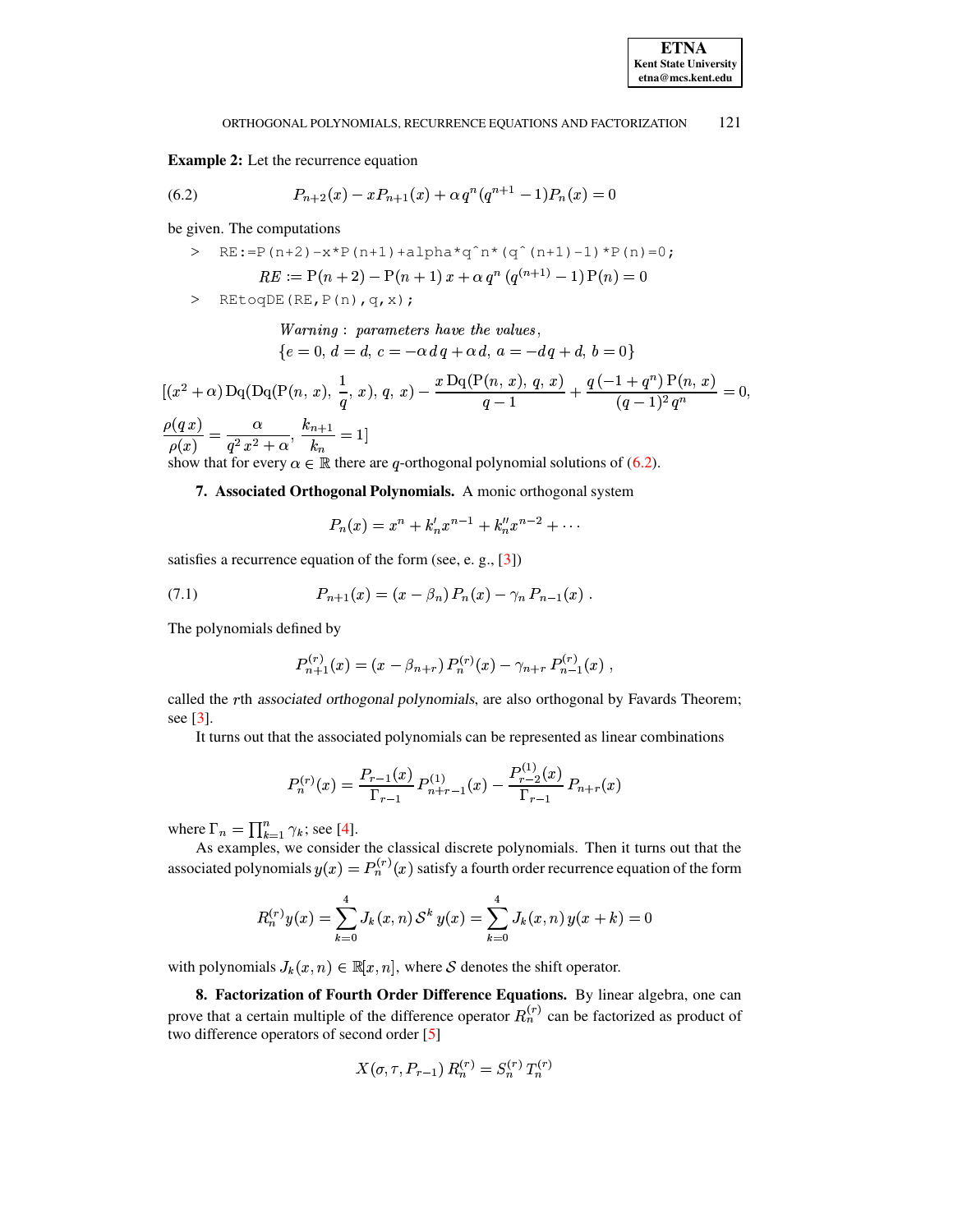for some function  $X(\sigma, \tau, P_{r-1})$ . Using computer algebra, in each specific case this factorization can be computed explicitly.

For example, let's consider the Charlier polynomials and their associated. The monic Charlier polynomials are given by

$$
P_n(x) = (-a)^n c_n^{(a)}(x) = (-a)^n {}_2F_0\left(\begin{array}{c} -n, -x \\ -\end{array}\bigg| -\frac{1}{a}\right)
$$

The fourth order difference operator of the rth associated Charlier polynomials is given by

$$
R_n^{(r)} = a (n + 2 \zeta) (x + 4) S^4
$$
  
+ (-2 a x - 4 \zeta - 2 \zeta^3 + 2 n^2 - 6 a + 6 \zeta^2 - 3 n \zeta^2 - n^2 \zeta + 7 n \zeta - 2 n) S^3  
+ (2 a x - 5 a n + 2 \zeta + 4 \zeta^3 - n^2 - 4 \zeta a x - 10 \zeta a + n^3 + 4 a - 6 \zeta^2 + 6 n \zeta^2  
+ 4 n^2 \zeta - 4 n \zeta - 2 a x n) S^2  
+ (2 a x + 2 \zeta - 2 \zeta^3 + 4 a - 3 n \zeta^2 - n^2 \zeta + n \zeta) S  
+ a (n - 2 + 2 \zeta) (x + 1),

where  $\zeta = r - x - a - 2$ . The factorization yields the second order right factor<sup>6</sup>

$$
T_n^{(r)} = P_{r-1}(x+1) P_{r-1}(x) (x+2)^2 a S^2
$$
  
+  $(-(x+1)(n+\zeta+1)(x+2)P_{r-1}(x)^2 - \zeta(n+\zeta+1)(x+2)P_{r-1}(x+1)P_{r-1}(x))S$   
+  $(-a(x+1)(x+2)P_{r-1}(x+1)P_{r-1}(x) - \zeta a (x+2)P_{r-1}(x+1)^2),$ 

 $P_n(x)$  still denoting the monic Charlier polynomial. The function X as well as the left factor  $S_n(r)$  turn out to be rather complicated.

One main advantage of the factorization is the following: In the general case, using the right factor  $T_n^{(r)}$ , one can find a solution basis for the fourth order difference equation of the  $r$ th associated polynomials (for arbitrary  $r$ ) consisting of the four linearly independent functions

$$
A_n^{(r)}(x) = \rho(x) P_{r-1}(x) P_{n+r}(x),
$$
  
\n
$$
B_n^{(r)}(x) = \rho(x) P_{r-1}(x) Q_{n+r}(x),
$$
  
\n
$$
C_n^{(r)}(x) = \rho(x) Q_{r-1}(x) P_{n+r}(x),
$$
  
\n
$$
D_n^{(r)}(x) = \rho(x) Q_{r-1}(x) Q_{n+r}(x).
$$

In a similar manner, the fourth order difference equations and their factorizations of differently modified polynomials like the generalized co-recursive and the generalized co-dilated polynomials can be detected [5].

**9. Conclusion.** The software used was written in connection with my book  $\lceil 8 \rceil$  and is available from my home page.<sup>7</sup>

I hope to have shown that new and interesting research results in the classical topic of orthogonal polynomials can be obtained using computer algebra algorithms.

The most important computer algebra algorithms utilized are the algorithms of linear algebra, polynomial factorization and the solution of polynomial systems, e. g. by Gröbner bases.

 $\lambda$ 

<span id="page-9-0"></span><sup>&</sup>lt;sup>6</sup>which doesn't necessarily look simpler but is of second instead of fourth order

<span id="page-9-1"></span><sup>7</sup>http://www.mathematik.uni-kassel.de/~koepf